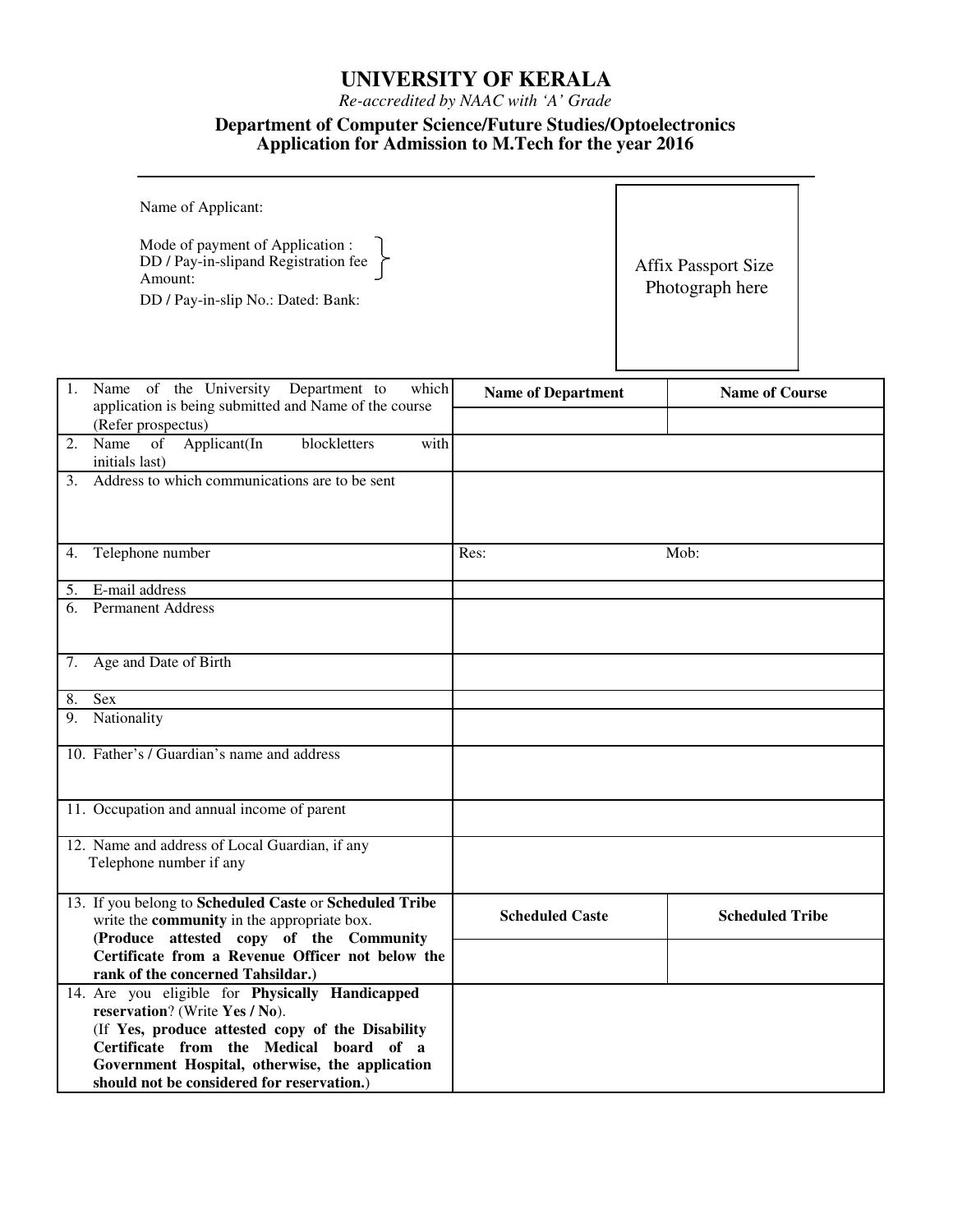| 15. Do you belong to any of the following reservation category. Write Yes or No in the appropriate column and also write the<br>community.                                                                                                                                           |               |               |                                                                                                                 |                     |                                 |                                                                                                                          |
|--------------------------------------------------------------------------------------------------------------------------------------------------------------------------------------------------------------------------------------------------------------------------------------|---------------|---------------|-----------------------------------------------------------------------------------------------------------------|---------------------|---------------------------------|--------------------------------------------------------------------------------------------------------------------------|
| Category                                                                                                                                                                                                                                                                             | <b>EZHAVA</b> | <b>MUSLIM</b> | <b>OBC-HINDU</b><br>(Ezhava excluded)                                                                           | <b>LC-SIUC</b>      | <b>OBC-Xian</b>                 | <b>BPL</b> (from forward<br>community)                                                                                   |
| Yes / No                                                                                                                                                                                                                                                                             |               |               |                                                                                                                 |                     |                                 |                                                                                                                          |
| Community                                                                                                                                                                                                                                                                            |               |               |                                                                                                                 |                     |                                 |                                                                                                                          |
| (Produce attested copies of Community and Income Certificate from a Revenue Officer not below the rank of the<br>concerned Village officer for EZHAVA / MUSLIM / OBC-HINDU / LC-SIUC / OBC-Xian reservation, otherwise the<br>application should not be considered for reservation.) |               |               |                                                                                                                 |                     |                                 |                                                                                                                          |
|                                                                                                                                                                                                                                                                                      |               |               | the concerned officer for BPL reservation, otherwise the application should not be considered for reservation.) |                     |                                 | (Produce attested copies of Community Certificate and BPL certificate specifying the relevant number in the BP list from |
| 16. Particulars of GATE score                                                                                                                                                                                                                                                        |               |               |                                                                                                                 | <b>Gate Score -</b> |                                 |                                                                                                                          |
|                                                                                                                                                                                                                                                                                      |               |               | (Produce attested copy of the GATE Score Card)                                                                  | Valid upto -        |                                 |                                                                                                                          |
| 17. Are you applying for <b>SPONSORED</b> category. Write Yes / No.<br>If Yes, give the following details<br>Name of Employer -                                                                                                                                                      |               |               |                                                                                                                 |                     |                                 |                                                                                                                          |
| (Produce Experience certificate and Sponsorship certificate<br>from the employer in the format specified in the prospectus<br>and a certificate to prove the valid registration and<br>certification of the company, for those who are working in<br>company/firm/industry.)         |               |               |                                                                                                                 |                     | Number of Years of Experience – |                                                                                                                          |

# 18. Educational Qualifications **(Produce attested copies of the marklists of all semesters / years)**

| Examination                                 | Main    | Class/ | $%$ of     | Year of | College/    | University |
|---------------------------------------------|---------|--------|------------|---------|-------------|------------|
|                                             |         |        |            |         |             |            |
| Passed                                      | Subject | Rank   | Marks/CGPA | passing | Institution |            |
|                                             |         |        |            |         |             |            |
|                                             |         |        |            |         |             |            |
|                                             |         |        |            |         |             |            |
|                                             |         |        |            |         |             |            |
|                                             |         |        |            |         |             |            |
|                                             |         |        |            |         |             |            |
|                                             |         |        |            |         |             |            |
| 19. Any other information the candidate may |         |        |            |         |             |            |
| wish to add                                 |         |        |            |         |             |            |

# **DECLARATION**

I ……………………………. do hereby declare that the statements made in the application are true to the best of my knowledge and belief.

Place:

Date: Signature of the applicant

# **For office use only**

Date of Receipt of application : Date of admission : Admission No.  $\qquad \qquad$ : Remarks : the second state of the second state  $\mathbf{R}$  :

**Professor & Head of the Department**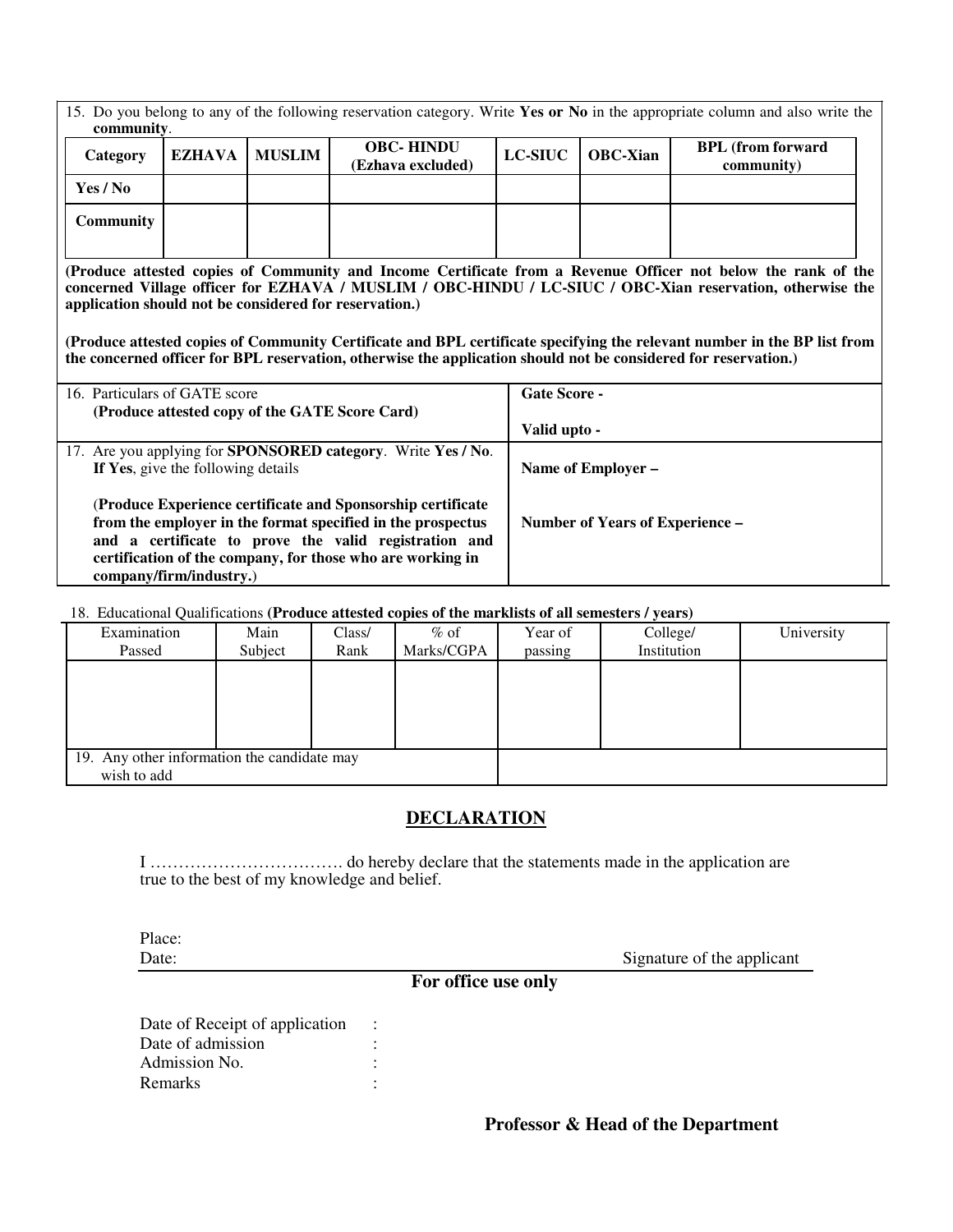# **UNIVERSITY OF KERALA Department of Computer Science**

# **Entrance Test for admission to M.Tech for the year 2016** HALL TICKET FOR NON-GATE & SPONSORED CANDIDATES

# **This hall ticket duly filled should be returned along with the application form with photo and signature attested by a Gazetted Officer.**

|                                            | <b>Section I</b>                                                                       |                                                          |
|--------------------------------------------|----------------------------------------------------------------------------------------|----------------------------------------------------------|
| <b>DATE OF TEST:</b>                       | TIME:                                                                                  | <b>Register No.</b>                                      |
| PLACE:                                     |                                                                                        |                                                          |
|                                            |                                                                                        |                                                          |
| Name of Candidate                          |                                                                                        |                                                          |
| Address                                    |                                                                                        |                                                          |
|                                            |                                                                                        | Signature of the candidate                               |
|                                            |                                                                                        | (To be signed in the presence<br>of Identifying Officer) |
|                                            |                                                                                        |                                                          |
|                                            |                                                                                        |                                                          |
|                                            |                                                                                        | <b>Affix Passport Size</b>                               |
|                                            |                                                                                        | Photograph here                                          |
|                                            |                                                                                        |                                                          |
|                                            |                                                                                        | Signature of the Identifying Officer                     |
|                                            | (Office Seal)                                                                          | (To be signed on the photograph)                         |
|                                            | Section I to be detached and handed over to the Invigilator at the time of examination |                                                          |
|                                            | <b>Section II</b>                                                                      |                                                          |
| <b>DATE OF TEST:</b>                       | TIME:                                                                                  |                                                          |
| PLACE:                                     |                                                                                        | <b>Register No.</b>                                      |
|                                            |                                                                                        |                                                          |
| <b>Name of Candidate</b><br><b>Address</b> |                                                                                        |                                                          |
|                                            |                                                                                        |                                                          |

**Signature of the Candidate**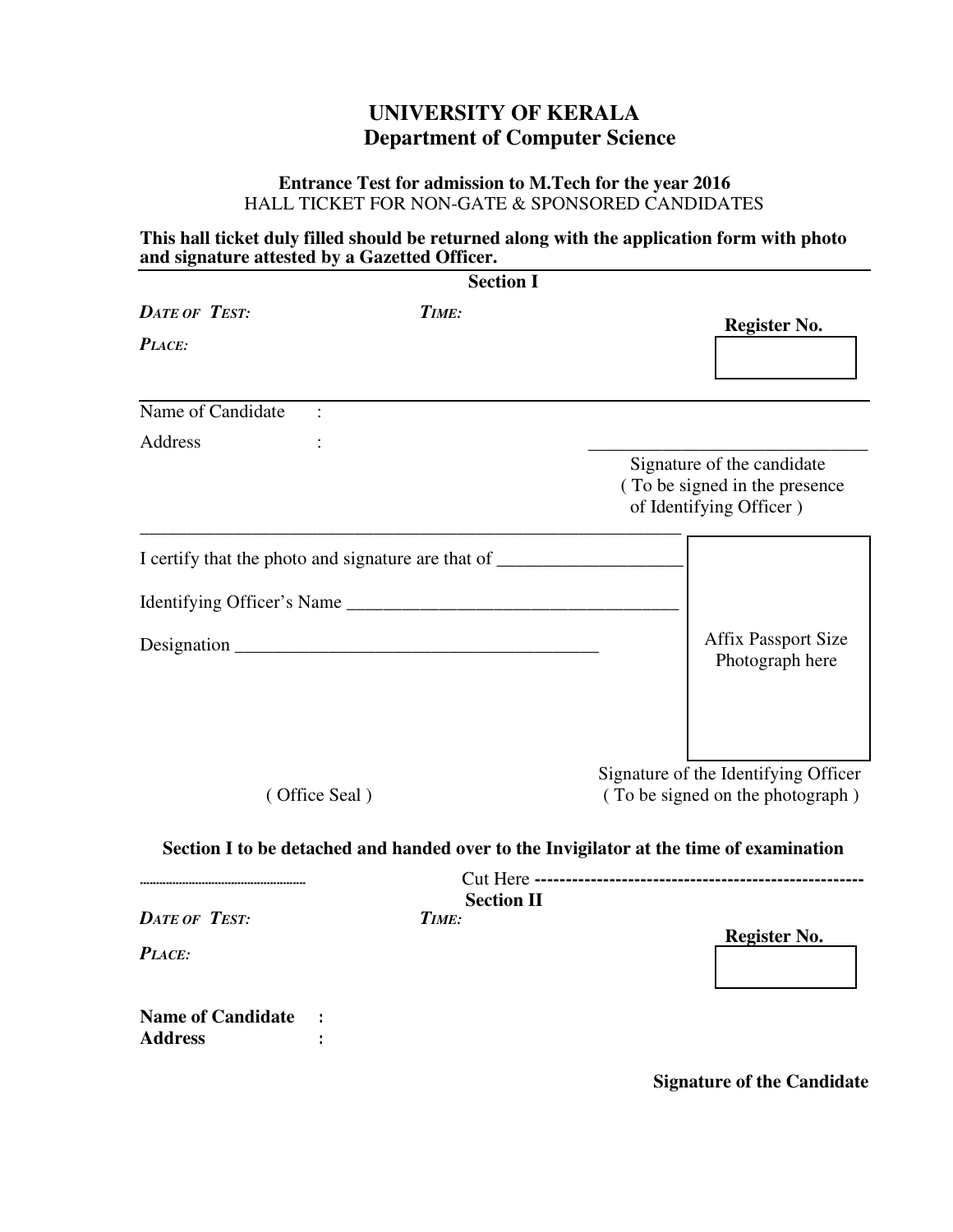# **UNIVERSITY OF KERALA Department of Optoelectronics**

### **Entrance Test for admission to M.Tech for the year 2016** HALL TICKET FOR NON-GATE & SPONSORED CANDIDATES

## **This hall ticket duly filled should be returned along with the application form with photo and signature attested by a Gazetted Officer.**

|                                            | <b>Section I</b>                                                                       |                                                                          |
|--------------------------------------------|----------------------------------------------------------------------------------------|--------------------------------------------------------------------------|
| <b>DATE OF TEST:</b>                       | TIME:                                                                                  | <b>Register No.</b>                                                      |
| PLACE:                                     |                                                                                        |                                                                          |
|                                            |                                                                                        |                                                                          |
| Name of Candidate                          |                                                                                        |                                                                          |
| <b>Address</b>                             |                                                                                        |                                                                          |
|                                            |                                                                                        | Signature of the candidate                                               |
|                                            |                                                                                        | (To be signed in the presence<br>of Identifying Officer)                 |
|                                            |                                                                                        |                                                                          |
|                                            |                                                                                        |                                                                          |
|                                            |                                                                                        | <b>Affix Passport Size</b>                                               |
|                                            |                                                                                        | Photograph here                                                          |
|                                            |                                                                                        |                                                                          |
|                                            |                                                                                        |                                                                          |
|                                            | (Office Seal)                                                                          | Signature of the Identifying Officer<br>(To be signed on the photograph) |
|                                            |                                                                                        |                                                                          |
|                                            | Section I to be detached and handed over to the Invigilator at the time of examination |                                                                          |
|                                            | <b>Section II</b>                                                                      |                                                                          |
| <b>DATE OF TEST:</b>                       | TIME:                                                                                  |                                                                          |
| PLACE:                                     |                                                                                        | <b>Register No.</b>                                                      |
|                                            |                                                                                        |                                                                          |
| <b>Name of Candidate</b><br><b>Address</b> |                                                                                        |                                                                          |
|                                            |                                                                                        |                                                                          |

**Signature of the Candidate**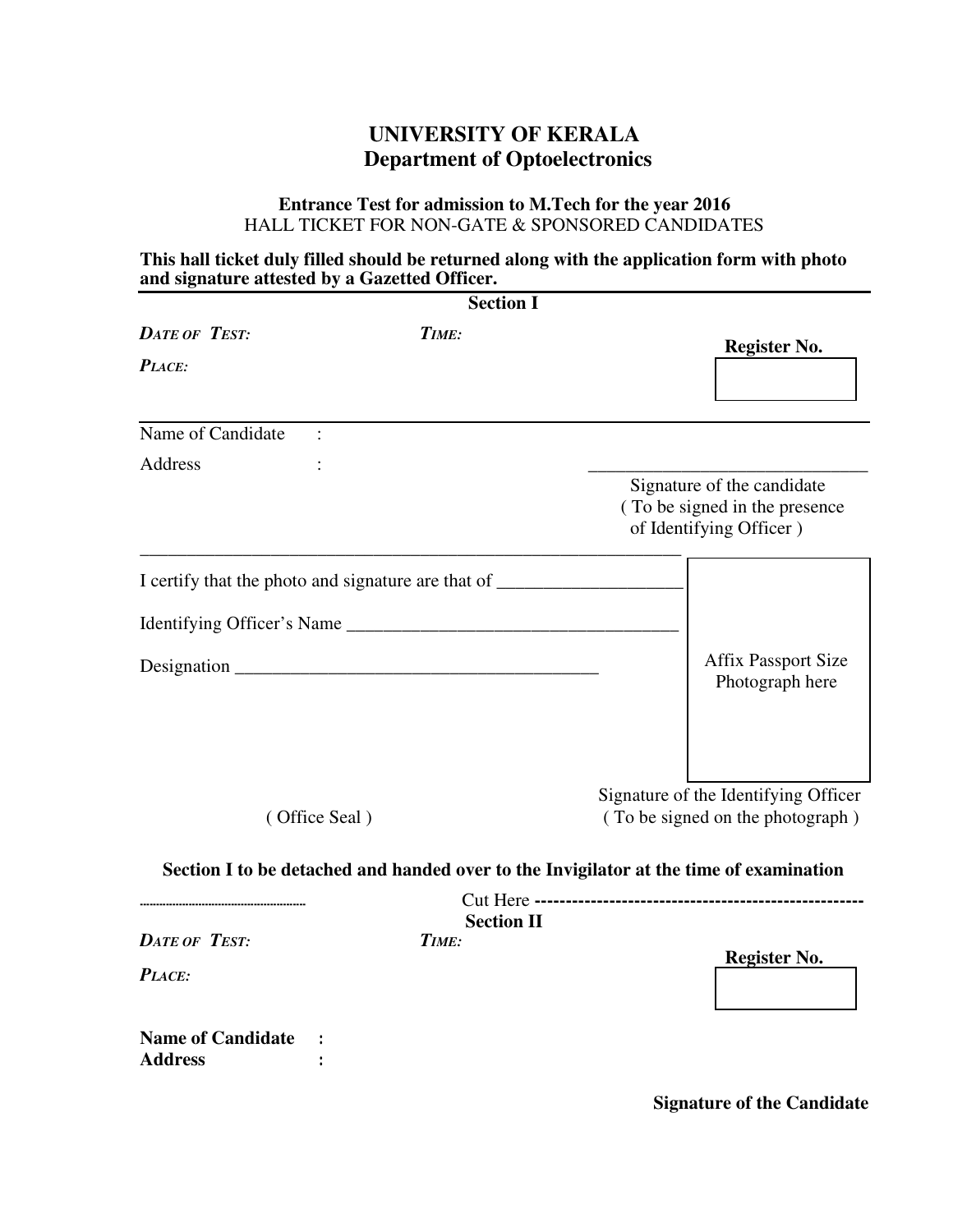# **UNIVERSITY OF KERALA Department of Future Studies**

# **Entrance Test for admission to M.Tech for the year 2016** HALL TICKET FOR NON-GATE & SPONSORED CANDIDATES

# **This hall ticket duly filled should be returned along with the application form with photo and signature attested by a Gazetted Officer.**

|                                            | <b>Section I</b>                                                                       |                                                          |
|--------------------------------------------|----------------------------------------------------------------------------------------|----------------------------------------------------------|
| <b>DATE OF TEST:</b>                       | TIME:                                                                                  | <b>Register No.</b>                                      |
| PLACE:                                     |                                                                                        |                                                          |
|                                            |                                                                                        |                                                          |
| Name of Candidate                          |                                                                                        |                                                          |
| Address                                    |                                                                                        |                                                          |
|                                            |                                                                                        | Signature of the candidate                               |
|                                            |                                                                                        | (To be signed in the presence<br>of Identifying Officer) |
|                                            |                                                                                        |                                                          |
|                                            |                                                                                        |                                                          |
|                                            |                                                                                        | <b>Affix Passport Size</b>                               |
|                                            |                                                                                        | Photograph here                                          |
|                                            |                                                                                        |                                                          |
|                                            |                                                                                        | Signature of the Identifying Officer                     |
|                                            | (Office Seal)                                                                          | (To be signed on the photograph)                         |
|                                            | Section I to be detached and handed over to the Invigilator at the time of examination |                                                          |
|                                            | <b>Section II</b>                                                                      |                                                          |
| <b>DATE OF TEST:</b>                       | TIME:                                                                                  |                                                          |
| PLACE:                                     |                                                                                        | <b>Register No.</b>                                      |
|                                            |                                                                                        |                                                          |
| <b>Name of Candidate</b><br><b>Address</b> |                                                                                        |                                                          |
|                                            |                                                                                        |                                                          |

**Signature of the Candidate**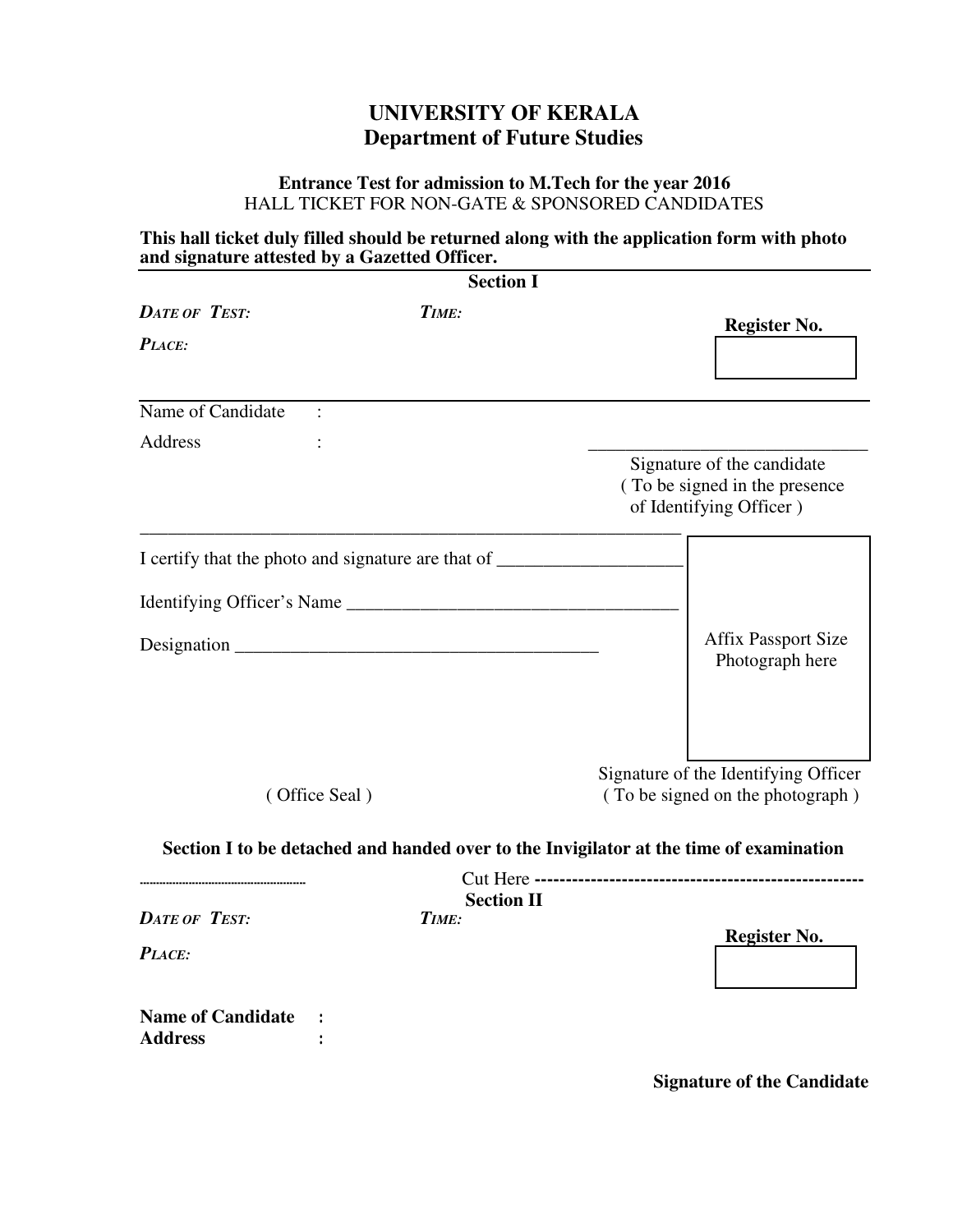# **UNIVERSITY OF KERALA**

**(Re-accredited by NAAC with 'A' Grade)** 

# **DEPARTMENT OF COMPUTER SCIENCE**

**Kariavattom, Thiruvananthapuram – 695 581** 

*Ph: 0471 2308360, website: www.dcsku.org* 

## **(Supported by DST-FIST) PROSPECTUS - 2016**

# **M.Tech Computer Science (with Specialization in Digital Image Computing)**

### **Approved by AICTE**

### **INTRODUCTION**

The Department of Computer Science, University of Kerala offers two PG programmes in Computer Science, M.Tech and M.Sc. in addition to doctoral research programme in Computer Science. Major Research projects in frontier areas like Image Processing, Artificial Intelligence, Fuzzy Systems, etc. are being carried out in the Department. The M.Tech is a four-semester programme with specialization in Digital Image Computing and it is an AICTE approved one. The programme runs under the Credit and Semester System.

Total number of seats approved for M.Tech by AICTE is 18.

| Out of which, | Sponsored | - 5                                                                                                           |
|---------------|-----------|---------------------------------------------------------------------------------------------------------------|
|               | SC/ST     | - 3                                                                                                           |
|               | General   | - 10 (out of which reservation will be given to OBC / BPL (forward community)<br>Physically Handicapped also) |

### **ELIGIBILITY**

A Bachelor's degree in Engineering / Technology with at least 55% marks in one of the following branches: Computer Science and Engineering / Information Technology / Electronics Engineering / Electrical Engineering from the University of Kerala or equivalent recognized degree of a recognized University.

#### **OR**

First Class Master's degree in Computer Science / Computer Application from the University of Kerala or equivalent recognized degree of a recognized University.

#### **ADMISSION PROCEDURE**

- Admissions to non-sponsored seats will be made on the basis of valid GATE score.
- Admissions to sponsored seats will be governed by the following AICTE guidelines:
	- (i) Bachelor's Degree in Engineering / Technology (in branches mentioned above) with at least 55% marks from AICTE approved institutions. Preference will be given to candidates who have qualified GATE.
	- (ii) A minimum two years of full time work experience in **Category I –** an Educational Institution / Research institution / any Government Department / Government Autonomous Organization.

**OR** 

**Category II -** a Registered firm / Company / Industry in the relevant field with CMM level 5 / CMMI / ISO certification.

(iii) Less than 45 years of age as on  $1<sup>st</sup>$  day of the year of admission.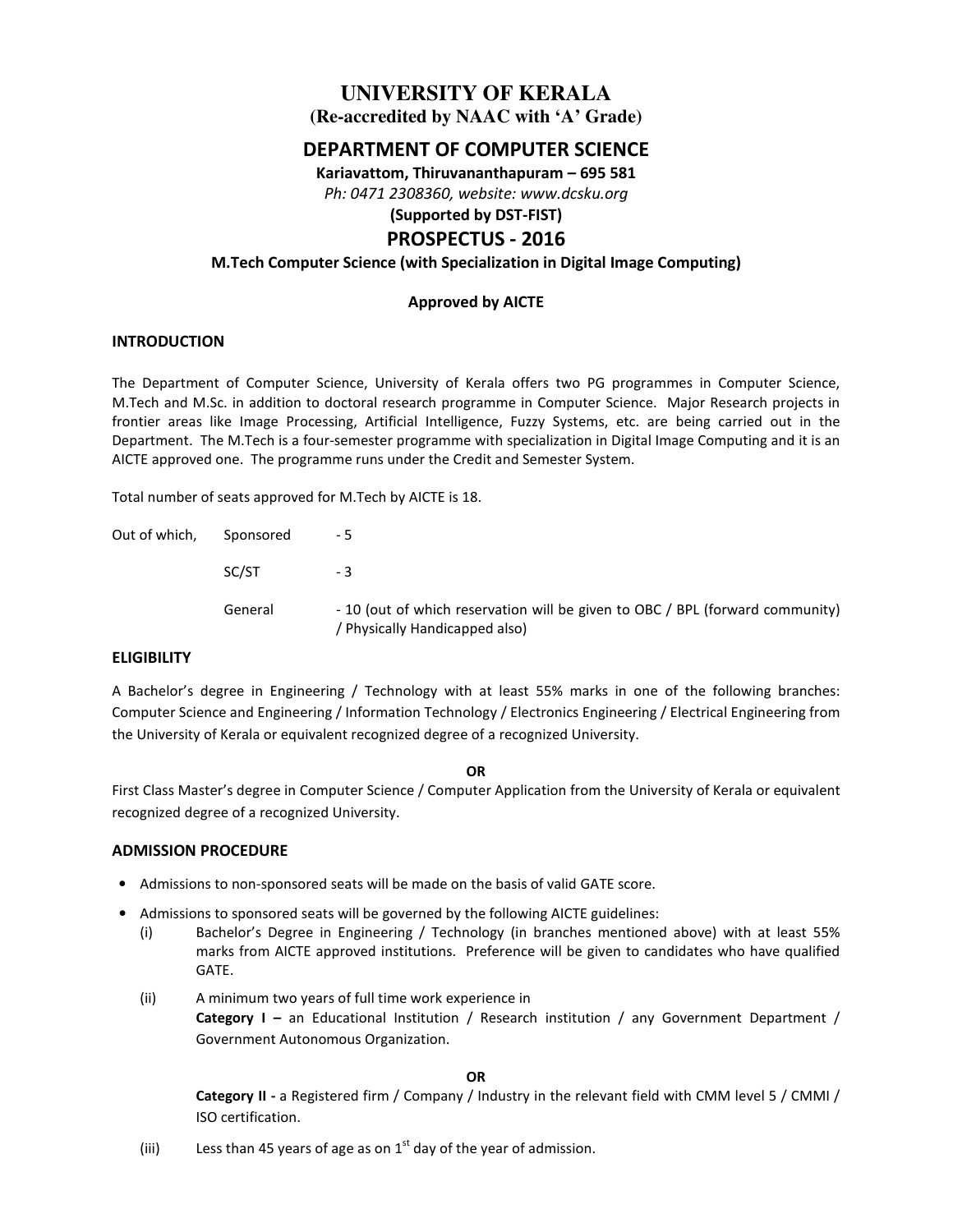• When GATE qualified candidates are not available, admission will be given to Non-GATE candidates on merit. Such admissions will be based on an entrance test conducted by the University of Kerala. Ranking will be done on the basis of marks obtained in the qualifying examination and the entrance test in the ratio 40 : 60. In case of Sponsored candidates ranking will be done on the following basis:

Qualifying exams: 40%, Entrance exams: 50%, Experience: 10% weightages.

(First two years 0%, each additional year carries 2% subject to maximum of 10 marks).

• Along with the application, a sponsored candidate shall produce the **Experience Certificate** and **Sponsorship Certificate** from the employer **stating that the candidate is being sponsored to get admission to M.Tech programme in Computer Science in the Dept. of Computer Science, University of Kerala. The employer should also indicate that the candidate will not be withdrawn mid way till the completion of the course. The date of issue of the Sponsorship Certificate shall be after the date of admission notification.** In addition to the above certificates, candidates belonging to **Category II** shall produce a certificate from the employer stating that the firm / company / industry is a registered one with a valid registration number and is a CMMI / CMM level 5 / ISO certified one.

### **SCHOLARSHIP**

Students with valid GATE score may be provided with scholarship by AICTE subject to availability of funding.

**FEE STRUCTURE** (Subject to revision by the University of Kerala)

| 1. Tuition fee (per Semester)              | Rs. 8500/- |
|--------------------------------------------|------------|
| 2. Laboratory fee (per Semester)           | Rs. 1000/- |
| 3. Library fee (per Semester)              | Rs. 500/-  |
| 4. Stationary fee (per Semester)           | Rs. 500/-  |
| 5. Learning material (per Semester)        | Rs. 250/-  |
| 6. Caution Deposit Library (Refundable)    | Rs. 500/-  |
| 7. Caution Deposit Laboratory (Refundable) | Rs. 2000/- |
| 8. Internet charges (per year)             | Rs. 500/-  |
| 9. Affiliation fee                         | Rs. 400/-  |
|                                            |            |

Other Special fees as approved by University. In addition to the fees mentioned above, a sponsorship fee Rs. 15,000/- per annum will be levied from the Sponsored candidates.

### **HOW TO APPLY**

Application form can be downloaded from the University of Kerala website (www.keralauniversity.ac.in) or from the Department website (www.dcsku.org). The registration fee and fee for application form for M.Tech is Rs. 500/-

The application form and hall ticket (for non-gate & sponsored candidates) duly filled along with the necessary documents listed below should reach **"The Professor & Head, Department of Computer Science, University of** 

### **Kerala, Kariavattom, Thiruvananthapuram – 695 581"** on or before **24th June 2016**.

#### **List of documents to be submitted along with the filled up Application Form.**

- **Pay-in-slip of Rs. 500/- of University Cash Counter** or **crossed DD for Rs. 510/-** issued by any branch of **SBT or SBI or District Co-operative Banks**, drawn in favour of **The Finance Officer, University of Kerala**, payable at Thiruvananthapuram. The name of person for whom the remittance is made and the purpose of remittance should be stated on the back of the DD. DD from other banks will not be accepted.
- Attested copies of Mark Lists of qualifying examination (all semesters / all years).
- Attested copy of GATE score card.
- Attested copy of Community Certificate for SC/ST reservation.
- Attested copies of Community and Income Certificate for OBC reservation.
- Attested copies of Community Certificate and BPL Certificate for BPL reservation.
- Attested copy of Disability certificate from the Medical Board of a Government Hospital for Physically Handicapped reservation.
- Experience Certificate and Sponsorship Certificate from the employer in the prescribed format for the Sponsored category.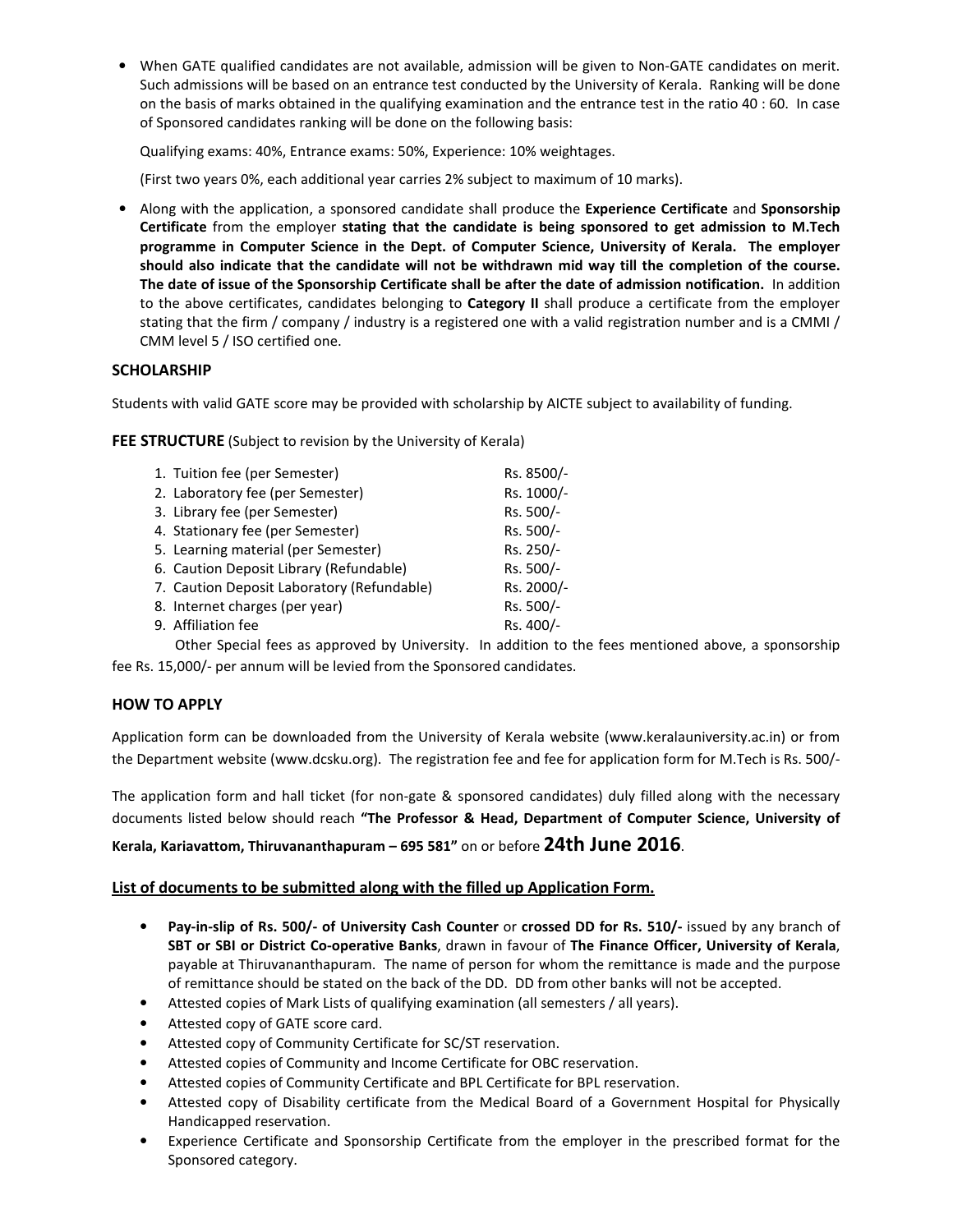#### **UNIVERSITY OF KERALA**

#### **DEPARTMENT OF OPTOELECTRONICS**

#### **KARIAVATTOM - 695 581, THIRUVANANTHAPURAM - Ph. 0471 2308167**

#### **Prospectus for M.Tech Programme**

#### **ABOUT THE DEPARTMENT:**

The Department of Optoelectronics, University of Kerala, was established in 1995 and offers M. Tech. and M. Phil, courses. Also this department has a very strong Doctoral Research programmes in the areas of Laser Technology, Fiber Optics and Fiber Optic Sensors, Photonic nanomaterials, Laser spectroscopy, Holography and Speckle Interferometry and Laser remote sensing. This department has a well equipped M.Tech./ Research laboratories and a very good reference library.

#### **M.Tech course offered:**

Electronics and Communication (Optoelectronics and Optical Communication) - Approved by AICTE.

#### **DURATION OF COURSE:**

Two years (Four semesters under credit and semester system).

#### **NUMBERS OF SEATS:**

Total numbers of seats : 18, sponsored category : 5 , SC/ST category : 3 and General : 10 {among the general seats, reservations will be given to OBC/ Physically Handicapped / BPL (forward community) also}.

#### **ELIGIBILITY FOR ADMISSION:**

At least a second class B.E / B. Tech. or equivalent degree with 55% marks in Electronics / Electrical and Electronics / Electronics and Communication Engineering, Applied Electronics and Instrumentation or M. Sc. Degree in Physics / Applied Physics / Electronic Science or Electronics of the University of Kerala or equivalent. Minimum marks in the qualifying examination for the SC / ST candidates are 50%.

Admission for non-sponsored category of students will be made on the basis of GATE score. **When GATE qualified candidates are not available, admission will be given to Non-GATE candidates on merit. Such admissions will be based on an entrance test conducted by the Department and the marks secured in the qualifying examination.**

Candidates for sponsored seats must have a minimum experience of two years in relevant field and must be sponsored by the industry / training / research organizations. Maximum age for the sponsored candidate is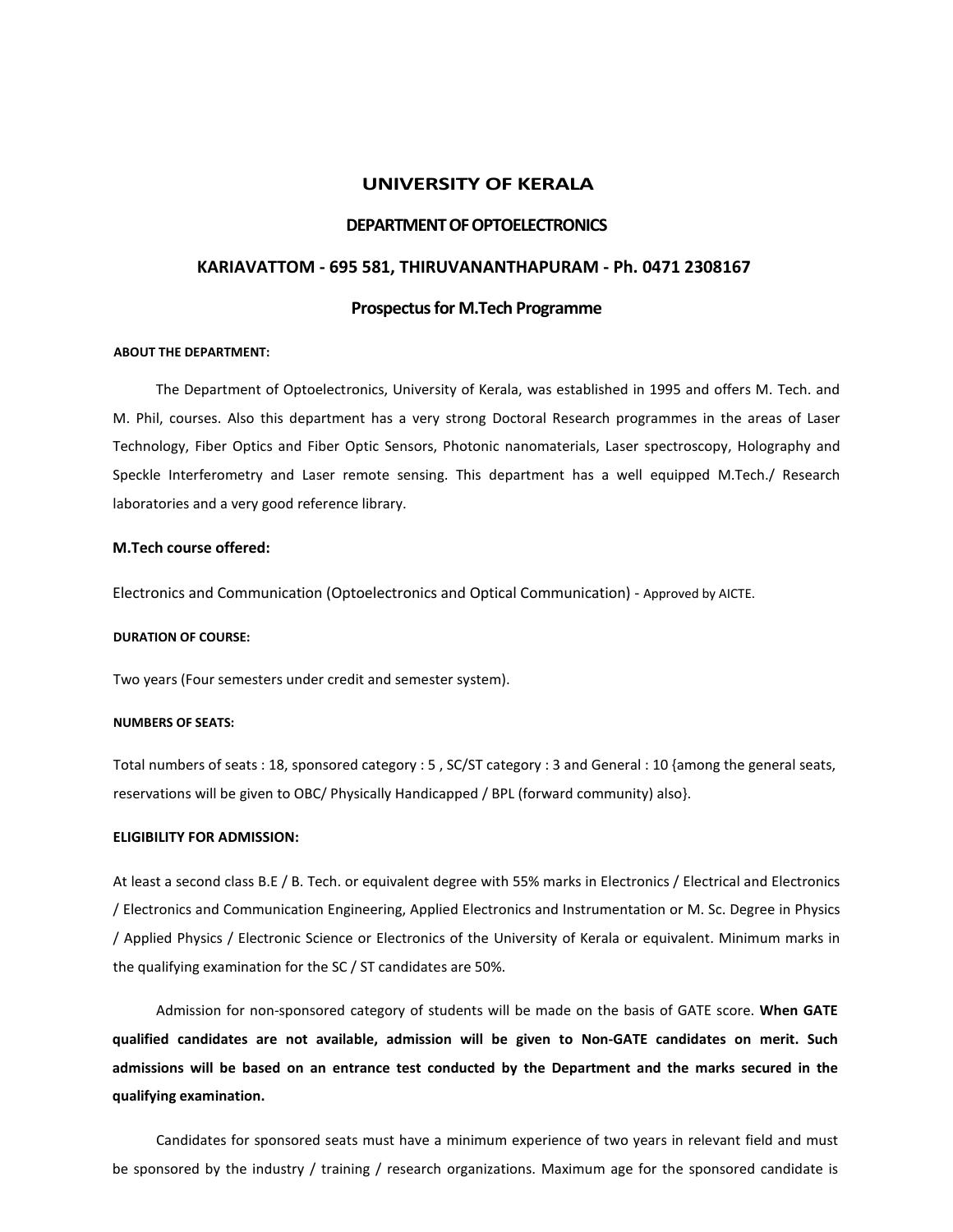fixed as 45 years as on the 1<sup>st</sup> day of the year of admission. A sponsored candidate has to remit a sponsorship fee of Rs. 15,000/- per year. Out of the 5 seats reserved under sponsored quota, 2 seats are reserved for candidates, sponsored by Ministry of Defence, Government of India. Along with the application, sponsored candidates should produce experience certificate and a letter from the employer stating that the candidate is being sponsored to get admission to M. Tech. Programme. The employer should also certify that the candidate will not be withdrawn mid way till the completion of the course.

The open seats available (after applying OBC / PH/ BPL reservation) will be equally allotted to candidates belongs to M. Sc. and B.Tech stream. If sufficient numbers of candidates are not available from one category, those seats will be allotted to the candidates from the general list.

# **Fee Structure for M.Tech course: Electronics and Communication (Optoelectronics and Optical Communication)**

|    | Tuition fee                    | : Rs. 8500/- (per semester)             |
|----|--------------------------------|-----------------------------------------|
| 2. | Laboratory fee                 | : Rs. 1000/- (per semester)             |
| 3. | Laboratory and Material fee    | : Rs. 2500/- (per year)                 |
| 4. | Library fee                    | : Rs. 500/- (per semester)              |
| 5. | Stationery fee                 | : Rs. 1000/- (per semester)             |
| 6. | Internet charges               | : Rs. 500/- (one time fee)              |
| 7. | Learning materials             | : Rs. 250/- (one time fee)              |
| 8. | Caution deposit: Library       | : Rs. 2000/- (refundable)               |
|    | 9. Caution deposit: Laboratory | : Rs. 3000/- (refundable)               |
|    | 10. Affiliation fee            | : Rs. 400/- (one time fee)              |
|    | 11. Admission fee              | : Rs. 200/- (one time fee)              |
|    | 12. Sponsorship fee            | : Rs. 30,000/- (Can be paid in 2 equal  |
|    |                                | installments of Rs. 15, 000/- per year) |

### 13. Other Special fees  $\sim$  Rs 420/- (per year)

**Note:** If a candidate joined for M. Tech. Course discontinues after the date of closing of admission to respective year is liable to remit the entire fee for one year.

 Application can be down loaded from the University web site: **www.keralauniversity.ac.in**. A University pay-in-slip of Rs. 500/- or a DD for Rs. 510/- drawn in favour of **Finance Officer, University of Kerala, Thiruvananthapuram,** from SBl, SBT or District Co-operative banks payable at Thiruvananthapuram as application fee should be attached along with the application. DD from other banks will not be accepted.

The attested true copies of the following documents should be attached along with the application:-

- 1. SSLC
- 2. B. Tech./M. Sc. degree certificates and mark lists of all semesters
- 3. Conduct certificate
- 4. Transfer Certificate (TC)
- 5. Eligibility (for degrees other than that of University of Kerala)
- 6. Caste certificate (for availing reservation)
- 7. Income certificate (for availing reservation)

The filled application should reach "**The Professor & Head, Department of Optoelectronics, University of Kerala,** 

**Kariavattom, Thiruvananthapuram** - **695 581"** on or before the last date.

**Last date of receipt of application is 24.06.2016**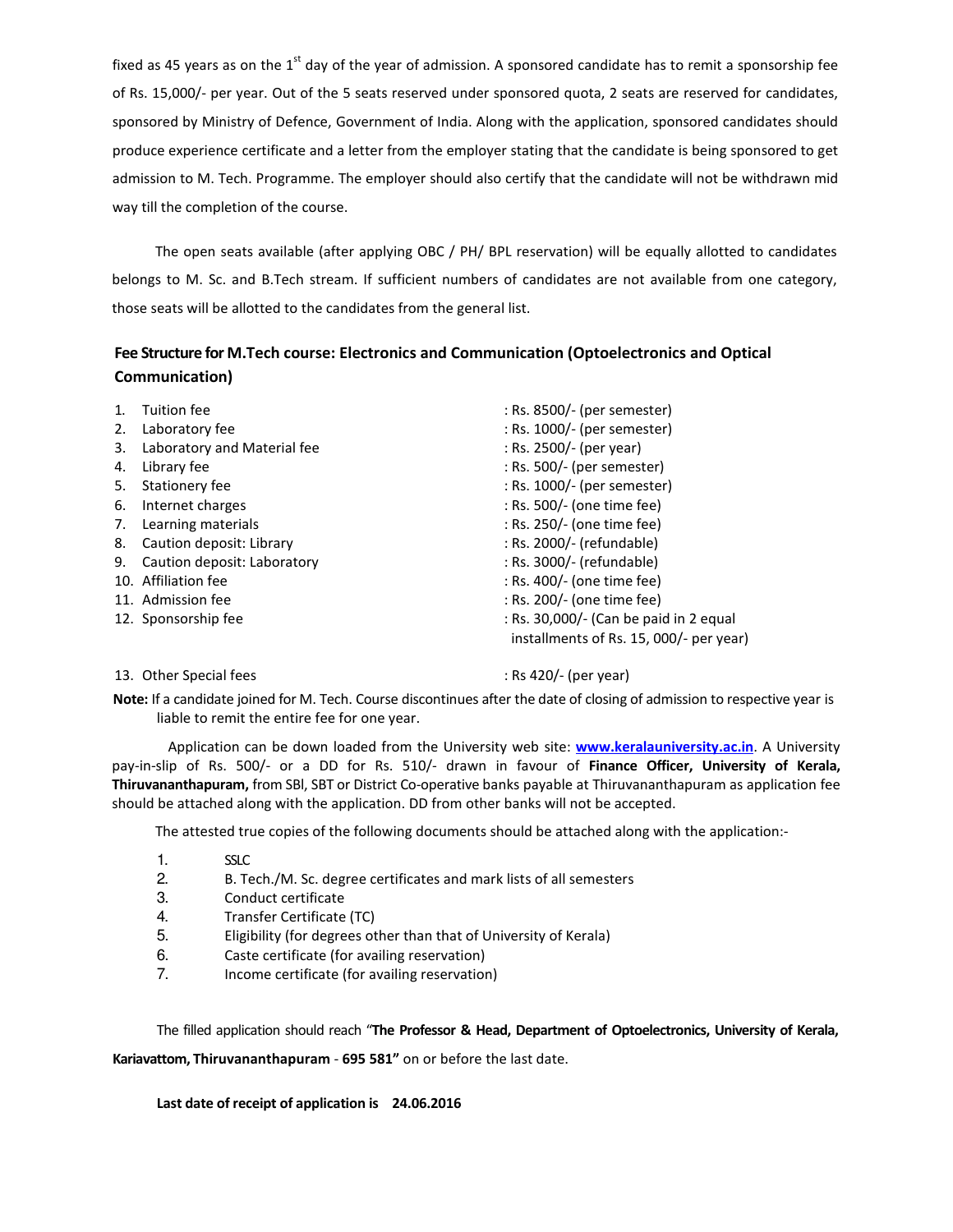# **UNIVERSITY OF KERALA (Re-accredited by NAAC with 'A' Grade)**

## **DEPARTMENT OF FUTURES STUDIES Kariavattom, Thiruvananthapuram -695581 Ph: 0471-2305321**

### **PROSPECTUS**

## **M.Tech (TECHNOLOGY MANAGEMENT) (Approved by AICTE)**

#### **About the Department**

Department of Futures Studies of the University of Kerala is a proactive interdisciplinary Department established by UGC in 1990-91. It has won the credit of introducing M.Tech in Technology Management for the first time in India. An interdisciplinary M.Phil in Futures Studies, UGC innovative Programme - Post Graduate Diploma in Knowledge Management and Ph.D. programmes are offered by the Department. The alumni of the Department now occupy significant top level and middle level positions in various Multi-national Companies, Central and State Government Organizations/Departments.

The Department has a strong base to carry out interdisciplinary research on technology forecasting/management, system modeling, mathematical modeling, knowledge management etc.. Also in the research arena, the Department is fast becoming an international player in the field of discrete mathematics. The Department has been partnering with University of Maribor, Slovenia and Erasmus University, Netherlands and is having exchange programs for the last seven years.

This is the only Department in the whole of the University that has a very strong consultancy wing. C-Graf, the consultancy wing of the Department has established itself as a key player in the field of socially relevant consultancy projects. Consultancy works for various international agencies like Family Health International, (United Kingdom). The World Bank, The Japanese Bank for International Co-operation, Central and State Governments and the likes are being executed in a time bound manner.

#### **About the Programme**

The AICTE approved M.Tech Programme in Technology Management specializes in Strategic Technology Management by covering areas like Technology Forecasting and Assessment as well as Mathematical / Computer Modeling, Expert System etc. The M.Tech is a four semester Programme under the Credit & Semester System.

Total number of seats approved for M.Tech by AICTE is 15. Out of which,

| Sponsored - |                          |                                                         |
|-------------|--------------------------|---------------------------------------------------------|
| SC/ST       | <b>Contract Contract</b> |                                                         |
| General     |                          | 10 (out of which reservation will be given to OBC / BPL |
|             |                          | (forward) / Physically Handicapped also)                |

#### **Eligibility for Admission**

B.Tech Degree or equivalent in any branch of Engineering / Technology with at least 55% marks from the University of Kerala or equivalent.

Admissions to non-sponsored seats will be made on the basis of valid GATE score.

Admissions to sponsored seats will be governed by the following AICTE guidelines. The candidates should have:-

- (i) Bachelor's Degree in Engineering / Technology with at least 55% marks from AICTE approved institutions. Preference will be given to candidates who have qualified GATE.
- (ii) A minimum two-years of full time work experience in a registered firm / company / industry / educational and research institution / any Government Department or Government Autonomous Organization in the relevant field.
- (iii) Less than 45 years of age as on  $1<sup>st</sup>$  day of the year of admission.